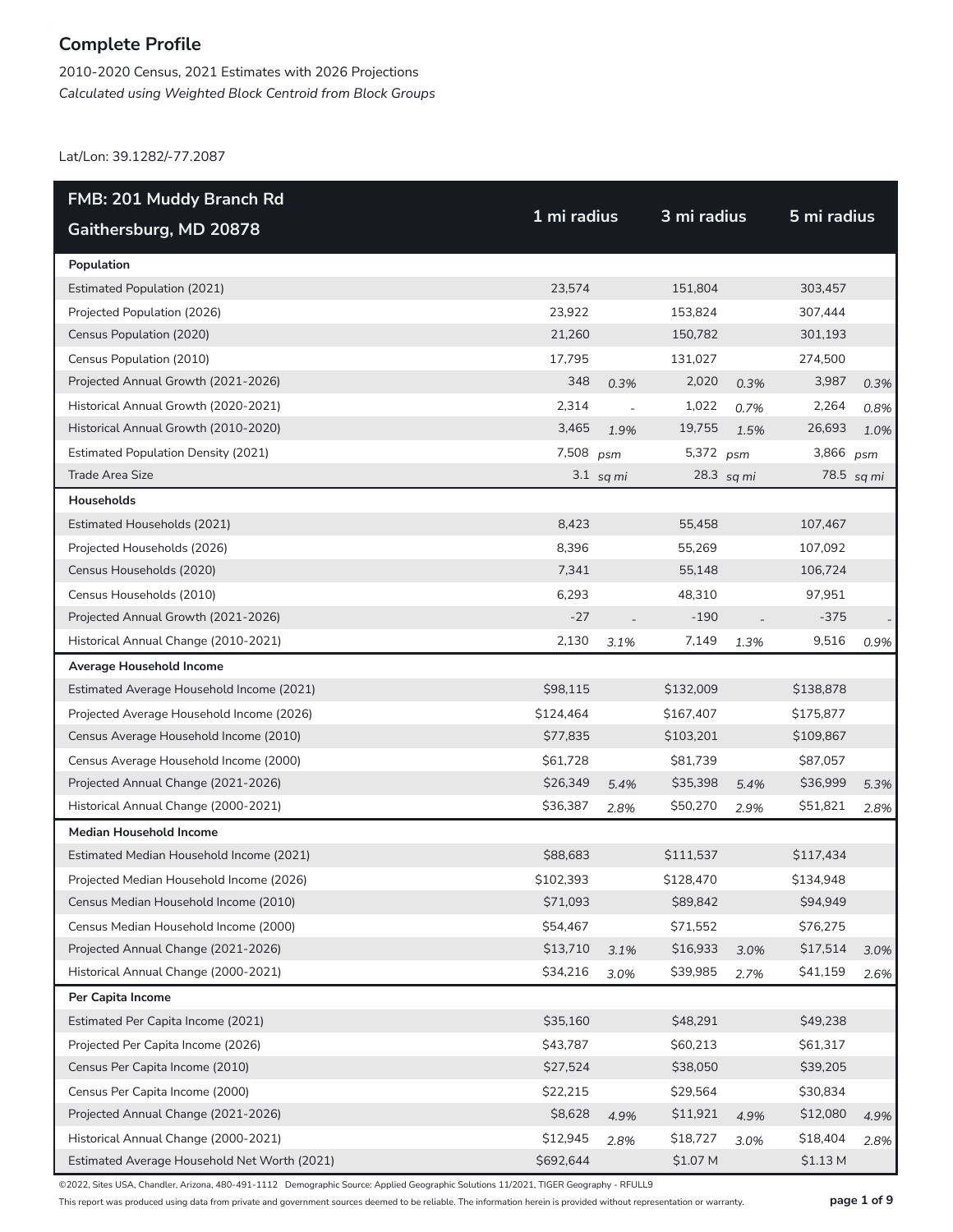2010-2020 Census, 2021 Estimates with 2026 Projections *Calculated using Weighted Block Centroid from Block Groups*

Lat/Lon: 39.1282/-77.2087

| FMB: 201 Muddy Branch Rd                      |             |                          |               | 3 mi radius    |               |       |  |
|-----------------------------------------------|-------------|--------------------------|---------------|----------------|---------------|-------|--|
| Gaithersburg, MD 20878                        | 1 mi radius |                          |               |                | 5 mi radius   |       |  |
| <b>Race and Ethnicity</b>                     |             |                          |               |                |               |       |  |
| Total Population (2021)                       | 23,574      |                          | 151,804       |                | 303,457       |       |  |
| White (2021)                                  |             | 6,214 26.4%              | 56,037 36.9%  |                | 115,939 38.2% |       |  |
| Black or African American (2021)              |             | 4,307 18.3%              | 24,152 15.9%  |                | 52,308 17.2%  |       |  |
| American Indian or Alaska Native (2021)       | 200         | 0.9%                     | 1,192         | 0.8%           | 2,170         | 0.7%  |  |
| Asian (2021)                                  |             | 4,928 20.9%              | 31,480 20.7%  |                | 60,310 19.9%  |       |  |
| Hawaiian or Pacific Islander (2021)           | 16          | $\overline{\phantom{a}}$ | 147           | $\overline{a}$ | 212           |       |  |
| Other Race (2021)                             |             | 4,947 21.0%              | 21,585 14.2%  |                | 38,298 12.6%  |       |  |
| Two or More Races (2021)                      |             | 2,962 12.6%              | 17,211 11.3%  |                | 34,220 11.3%  |       |  |
| Population < 18 (2021)                        |             | 5,555 23.6%              | 35,296 23.3%  |                | 72,209 23.8%  |       |  |
| White Not Hispanic                            |             | 732 13.2%                |               | 8,483 24.0%    | 18,466 25.6%  |       |  |
| <b>Black or African American</b>              |             | 1,095 19.7%              |               | 6,235 17.7%    | 14,130 19.6%  |       |  |
| Asian                                         |             | 965 17.4%                |               | 6,285 17.8%    | 12,273 17.0%  |       |  |
| Other Race Not Hispanic                       | 437         | 7.9%                     | 3,357         | 9.5%           | 7,137         | 9.9%  |  |
| Hispanic                                      |             | 2,326 41.9%              | 10,936 31.0%  |                | 20,203 28.0%  |       |  |
| Not Hispanic or Latino Population (2021)      |             | 15,394 65.3%             | 113,748 74.9% |                | 233,845 77.1% |       |  |
| Not Hispanic White                            |             | 5,233 34.0%              | 51,066 44.9%  |                | 106,288 45.5% |       |  |
| Not Hispanic Black or African American        |             | 4,171 27.1%              | 23,239 20.4%  |                | 50,567 21.6%  |       |  |
| Not Hispanic American Indian or Alaska Native | 34          | 0.2%                     | 261           | 0.2%           | 493           | 0.2%  |  |
| Not Hispanic Asian                            |             | 4,855 31.5%              | 30,970 27.2%  |                | 59,515 25.5%  |       |  |
| Not Hispanic Hawaiian or Pacific Islander     | 13          | $\overline{a}$           | 113           | $\overline{a}$ | 161           |       |  |
| Not Hispanic Other Race                       | 242         | 1.6%                     | 1,651         | 1.5%           | 3,523         | 1.5%  |  |
| Not Hispanic Two or More Races                | 845         | 5.5%                     | 6,448         | 5.7%           | 13,299        | 5.7%  |  |
| Hispanic or Latino Population (2021)          | 8,180       | 34.7%                    | 38,057 25.1%  |                | 69,612 22.9%  |       |  |
| Hispanic White                                | 980         | 12.0%                    |               | 4,971 13.1%    | 9,651         | 13.9% |  |
| Hispanic Black or African American            | 136         | 1.7%                     | 913           | 2.4%           | 1,742         | 2.5%  |  |
| Hispanic American Indian or Alaska Native     | 166         | 2.0%                     | 931           | 2.4%           | 1,677         | 2.4%  |  |
| Hispanic Asian                                | 72          | 0.9%                     | 510           | 1.3%           | 795           | 1.1%  |  |
| Hispanic Hawaiian or Pacific Islander         | 3           | $\overline{\phantom{a}}$ | 34            |                | 51            |       |  |
| Hispanic Other Race                           |             | 4,705 57.5%              | 19,934        | 52.4%          | 34,775        | 50.0% |  |
| Hispanic Two or More Races                    |             | 2,116 25.9%              | 10,763 28.3%  |                | 20,921        | 30.1% |  |
| Not Hispanic or Latino Population (2020)      |             | 13,734 64.6%             | 113,171 75.1% |                | 229,454 76.2% |       |  |
| Hispanic or Latino Population (2020)          |             | 7,526 35.4%              | 37,611 24.9%  |                | 71,740        | 23.8% |  |
| Not Hispanic or Latino Population (2010)      |             | 12,079 67.9%             | 104,221 79.5% |                | 222,751 81.1% |       |  |
| Hispanic or Latino Population (2010)          |             | 5,716 32.1%              | 26,806 20.5%  |                | 51,749        | 18.9% |  |
| Not Hispanic or Latino Population (2026)      | 15,767      | 65.9%                    | 115,884 75.3% |                | 237,986 77.4% |       |  |
| Hispanic or Latino Population (2026)          |             | 8,155 34.1%              | 37,941 24.7%  |                | 69,458        | 22.6% |  |
| Projected Annual Growth (2021-2026)           | $-25$       |                          | $-116$        |                | $-154$        |       |  |
| Historical Annual Growth (2010-2020)          | 1,810       | 3.2%                     | 10,805        | 4.0%           | 19,991        | 3.9%  |  |

©2022, Sites USA, Chandler, Arizona, 480-491-1112 Demographic Source: Applied Geographic Solutions 11/2021, TIGER Geography - RFULL9

This report was produced using data from private and government sources deemed to be reliable. The information herein is provided without representation or warranty. **page 2 of 9**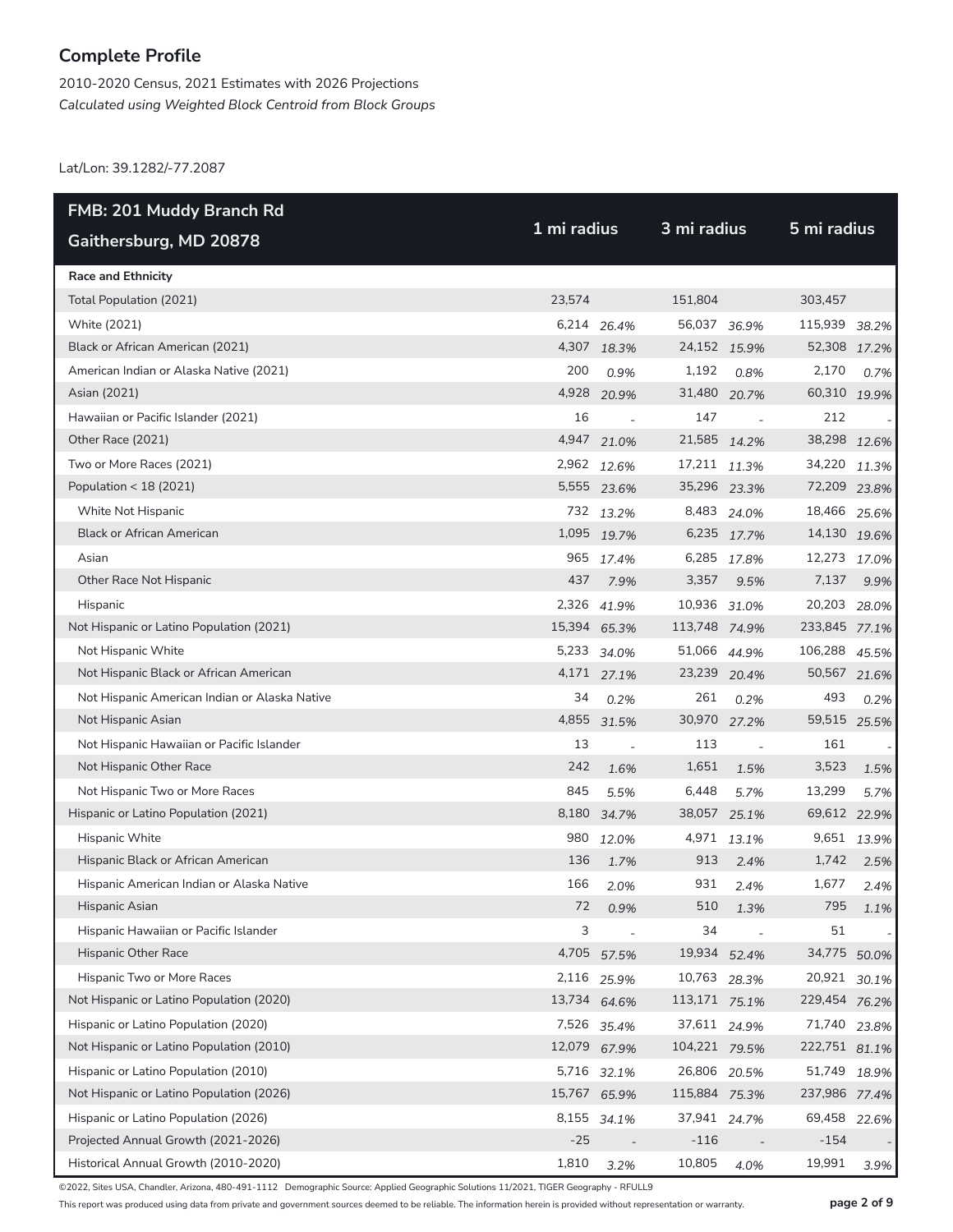2010-2020 Census, 2021 Estimates with 2026 Projections *Calculated using Weighted Block Centroid from Block Groups*

Lat/Lon: 39.1282/-77.2087

| <b>FMB: 201 Muddy Branch Rd</b>       |              |             | 3 mi radius  |      |               |      |
|---------------------------------------|--------------|-------------|--------------|------|---------------|------|
| Gaithersburg, MD 20878                |              | 1 mi radius |              |      | 5 mi radius   |      |
| <b>Total Age Distribution (2021)</b>  |              |             |              |      |               |      |
| <b>Total Population</b>               | 23,574       |             | 151,804      |      | 303,457       |      |
| Age Under 5 Years                     | 1,729        | 7.3%        | 9,736        | 6.4% | 18,924        | 6.2% |
| Age 5 to 9 Years                      | 1,561        | 6.6%        | 9,853        | 6.5% | 20,225        | 6.7% |
| Age 10 to 14 Years                    | 1,459        | 6.2%        | 9,647        | 6.4% | 20,307        | 6.7% |
| Age 15 to 19 Years                    | 1,359        | 5.8%        | 9,088        | 6.0% | 19,145        | 6.3% |
| Age 20 to 24 Years                    | 1,639        | 7.0%        | 9,598        | 6.3% | 18,766        | 6.2% |
| Age 25 to 29 Years                    | 2,032        | 8.6%        | 10,668       | 7.0% | 19,872        | 6.5% |
| Age 30 to 34 Years                    | 2,165        | 9.2%        | 11,388       | 7.5% | 21,253        | 7.0% |
| Age 35 to 39 Years                    | 1,957        | 8.3%        | 11,279       | 7.4% | 21,848        | 7.2% |
| Age 40 to 44 Years                    | 1,773        | 7.5%        | 10,871       | 7.2% | 21,700        | 7.2% |
| Age 45 to 49 Years                    | 1,450        | 6.1%        | 10,049       | 6.6% | 20,766        | 6.8% |
| Age 50 to 54 Years                    | 1,427        | 6.1%        | 10,052       | 6.6% | 20,663        | 6.8% |
| Age 55 to 59 Years                    | 1,324        | 5.6%        | 9,727        | 6.4% | 19,733        | 6.5% |
| Age 60 to 64 Years                    | 1,151        | 4.9%        | 8,800        | 5.8% | 18,035        | 5.9% |
| Age 65 to 69 Years                    | 896          | 3.8%        | 6,900        | 4.5% | 14,226        | 4.7% |
| Age 70 to 74 Years                    | 693          | 2.9%        | 5,349        | 3.5% | 10,906        | 3.6% |
| Age 75 to 79 Years                    | 392          | 1.7%        | 3,508        | 2.3% | 7,055         | 2.3% |
| Age 80 to 84 Years                    | 280          | 1.2%        | 2,360        | 1.6% | 4,527         | 1.5% |
| Age 85 Years or Over                  | 288          | 1.2%        | 2,930        | 1.9% | 5,505         | 1.8% |
| Median Age                            | 33.8         |             | 37.3         |      | 37.6          |      |
| Age 19 Years or Less                  |              | 6,107 25.9% | 38,323 25.2% |      | 78,602 25.9%  |      |
| Age 20 to 64 Years                    | 14,917 63.3% |             | 92,432 60.9% |      | 182,637 60.2% |      |
| Age 65 Years or Over                  |              | 2,550 10.8% | 21,048 13.9% |      | 42,218 13.9%  |      |
| <b>Female Age Distribution (2021)</b> |              |             |              |      |               |      |
| Female Population                     | 11,784 50.0% |             | 77,401 51.0% |      | 154,852 51.0% |      |
| Age Under 5 Years                     | 824          | 7.0%        | 4,664        | 6.0% | 9,113         | 5.9% |
| Age 5 to 9 Years                      | 781          | 6.6%        | 4,809        | 6.2% | 9,779         | 6.3% |
| Age 10 to 14 Years                    | 731          | 6.2%        | 4,702        | 6.1% | 9,919         | 6.4% |
| Age 15 to 19 Years                    | 654          | 5.6%        | 4,369        | 5.6% | 9,088         | 5.9% |
| Age 20 to 24 Years                    | 808          | 6.9%        | 4,735        | 6.1% | 9,178         | 5.9% |
| Age 25 to 29 Years                    | 1,010        | 8.6%        | 5,352        | 6.9% | 9,983         | 6.4% |
| Age 30 to 34 Years                    | 1,002        | 8.5%        | 5,662        | 7.3% | 10,845        | 7.0% |
| Age 35 to 39 Years                    |              | 911 7.7%    | 5,551        | 7.2% | 11,057        | 7.1% |
| Age 40 to 44 Years                    | 837          | 7.1%        | 5,600        | 7.2% | 11,231        | 7.3% |
| Age 45 to 49 Years                    | 736          | 6.2%        | 5,264        | 6.8% | 10,804        | 7.0% |
| Age 50 to 54 Years                    | 780          | 6.6%        | 5,274        | 6.8% | 10,791        | 7.0% |
| Age 55 to 59 Years                    | 699          | 5.9%        | 5,211        | 6.7% | 10,400        | 6.7% |
| Age 60 to 64 Years                    | 585          | 5.0%        | 4,468        | 5.8% | 9,282         | 6.0% |
| Age 65 to 69 Years                    | 480          | 4.1%        | 3,651        | 4.7% | 7,487         | 4.8% |
| Age 70 to 74 Years                    | 388          | 3.3%        | 2,827        | 3.7% | 5,762         | 3.7% |
| Age 75 to 79 Years                    | 222          | 1.9%        | 1,962        | 2.5% | 3,893         | 2.5% |
| Age 80 to 84 Years                    | 153          | 1.3%        | 1,370        | 1.8% | 2,574         | 1.7% |
| Age 85 Years or Over                  | 182          | 1.5%        | 1,930        | 2.5% | 3,665         | 2.4% |
| Female Median Age                     | 34.7         |             | 38.5         |      | 38.8          |      |
| Age 19 Years or Less                  |              | 2,990 25.4% | 18,545 24.0% |      | 37,898 24.5%  |      |
| Age 20 to 64 Years                    |              | 7,368 62.5% | 47,117 60.9% |      | 93,571 60.4%  |      |
| Age 65 Years or Over                  |              | 1,425 12.1% | 11,739 15.2% |      | 23,382 15.1%  |      |

©2022, Sites USA, Chandler, Arizona, 480-491-1112 Demographic Source: Applied Geographic Solutions 11/2021, TIGER Geography - RFULL9

This report was produced using data from private and government sources deemed to be reliable. The information herein is provided without representation or warranty. **page 3 of 9**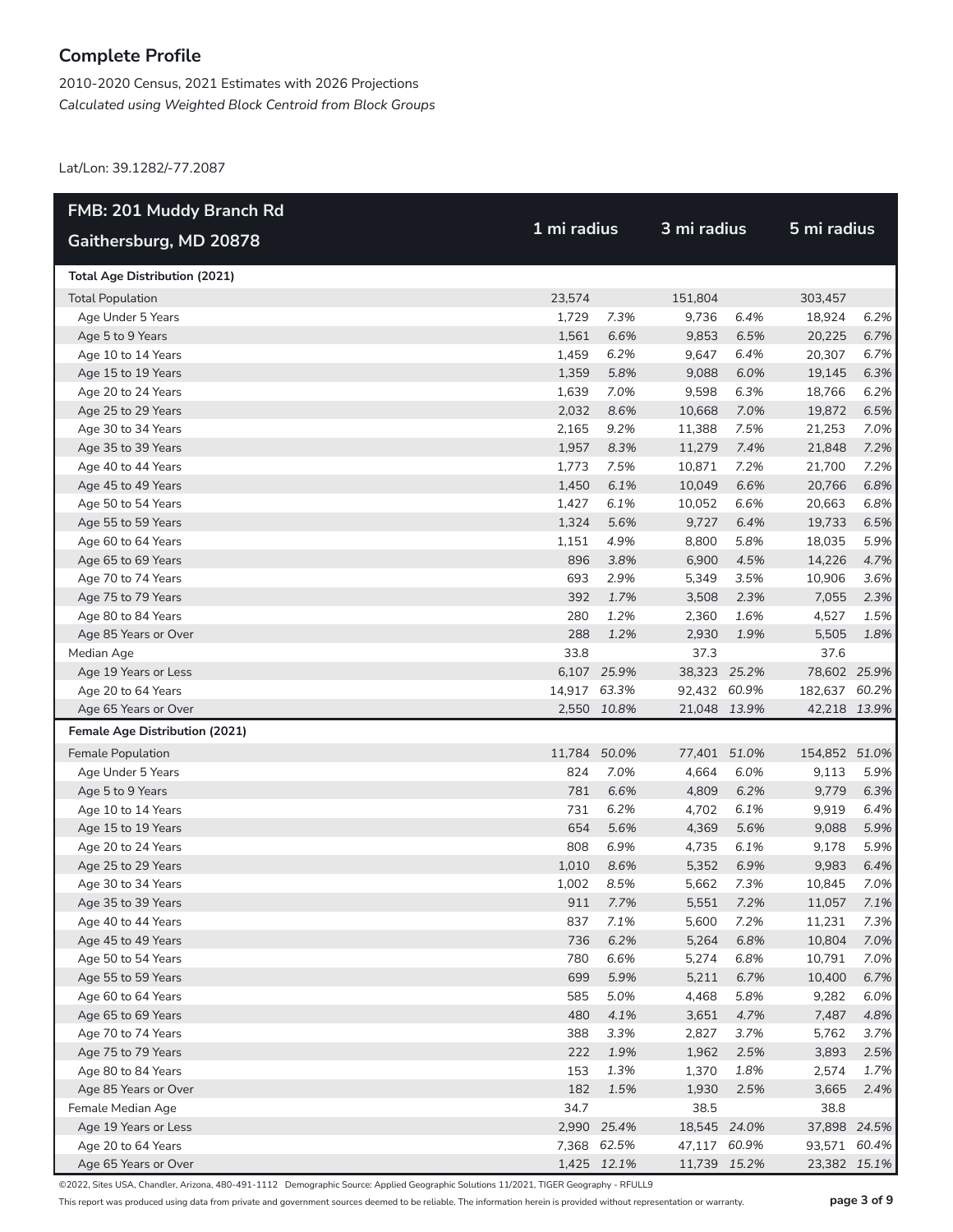2010-2020 Census, 2021 Estimates with 2026 Projections *Calculated using Weighted Block Centroid from Block Groups*

Lat/Lon: 39.1282/-77.2087

| <b>FMB: 201 Muddy Branch Rd</b> |              |             | 3 mi radius  |             |               |             |  |
|---------------------------------|--------------|-------------|--------------|-------------|---------------|-------------|--|
| Gaithersburg, MD 20878          | 1 mi radius  |             |              |             |               | 5 mi radius |  |
| Male Age Distribution (2021)    |              |             |              |             |               |             |  |
| Male Population                 | 11,790 50.0% |             | 74,403 49.0% |             | 148,605 49.0% |             |  |
| Age Under 5 Years               | 905          | 7.7%        | 5,072        | 6.8%        | 9,812         | 6.6%        |  |
| Age 5 to 9 Years                | 780          | 6.6%        | 5,044        | 6.8%        | 10,446        | 7.0%        |  |
| Age 10 to 14 Years              | 727          | 6.2%        | 4,944        | 6.6%        | 10,388        | 7.0%        |  |
| Age 15 to 19 Years              | 704          | 6.0%        | 4,719        | 6.3%        | 10,057        | 6.8%        |  |
| Age 20 to 24 Years              | 832          | 7.1%        | 4,863        | 6.5%        | 9,588         | 6.5%        |  |
| Age 25 to 29 Years              | 1,022        | 8.7%        | 5,316        | 7.1%        | 9,889         | 6.7%        |  |
| Age 30 to 34 Years              | 1,162        | 9.9%        | 5,727        | 7.7%        | 10,408        | 7.0%        |  |
| Age 35 to 39 Years              | 1,046        | 8.9%        | 5,728        | 7.7%        | 10,791        | 7.3%        |  |
| Age 40 to 44 Years              | 936          | 7.9%        | 5,271        | 7.1%        | 10,469        | 7.0%        |  |
| Age 45 to 49 Years              | 713          | 6.0%        | 4,785        | 6.4%        | 9,962         | 6.7%        |  |
| Age 50 to 54 Years              | 647          | 5.5%        | 4,778        | 6.4%        | 9,873         | 6.6%        |  |
| Age 55 to 59 Years              | 625          | 5.3%        | 4,516        | 6.1%        | 9,333         | 6.3%        |  |
| Age 60 to 64 Years              | 567          | 4.8%        | 4,331        | 5.8%        | 8,753         | 5.9%        |  |
| Age 65 to 69 Years              | 416          | 3.5%        | 3,249        | 4.4%        | 6,739         | 4.5%        |  |
| Age 70 to 74 Years              | 305          | 2.6%        | 2,523        | 3.4%        | 5,144         | 3.5%        |  |
| Age 75 to 79 Years              | 170          | 1.4%        | 1,546        | 2.1%        | 3,161         | 2.1%        |  |
| Age 80 to 84 Years              | 126          | 1.1%        | 990          | 1.3%        | 1,953         | 1.3%        |  |
| Age 85 Years or Over            | 106          | 0.9%        | 1,001        | 1.3%        | 1,840         | 1.2%        |  |
| Male Median Age                 | 33.0         |             | 36.1         |             | 36.5          |             |  |
| Age 19 Years or Less            |              | 3,117 26.4% | 19,779 26.6% |             | 40,704 27.4%  |             |  |
| Age 20 to 64 Years              |              | 7,549 64.0% | 45,315 60.9% |             | 89,065 59.9%  |             |  |
| Age 65 Years or Over            | 1,124        | 9.5%        |              | 9,309 12.5% | 18,836 12.7%  |             |  |
| Males per 100 Females (2021)    |              |             |              |             |               |             |  |
| <b>Overall Comparison</b>       | 100          |             | 96           |             | 96            |             |  |
| Age Under 5 Years               |              | 110 52.3%   | 109          | 52.1%       |               | 108 51.8%   |  |
| Age 5 to 9 Years                |              | 100 50.0%   |              | 105 51.2%   |               | 107 51.7%   |  |
| Age 10 to 14 Years              |              | 99 49.9%    |              | 105 51.3%   |               | 105 51.2%   |  |
| Age 15 to 19 Years              |              | 108 51.8%   |              | 108 51.9%   |               | 111 52.5%   |  |
| Age 20 to 24 Years              |              | 103 50.7%   |              | 103 50.7%   |               | 104 51.1%   |  |
| Age 25 to 29 Years              |              | 101 50.3%   |              | 99 49.8%    |               | 99 49.8%    |  |
| Age 30 to 34 Years              |              | 116 53.7%   |              | 101 50.3%   |               | 96 49.0%    |  |
| Age 35 to 39 Years              |              | 115 53.4%   |              | 103 50.8%   |               | 98 49.4%    |  |
| Age 40 to 44 Years              |              | 112 52.8%   |              | 94 48.5%    |               | 93 48.2%    |  |
| Age 45 to 49 Years              |              | 97 49.2%    |              | 91 47.6%    |               | 92 48.0%    |  |
| Age 50 to 54 Years              |              | 83 45.3%    |              | 91 47.5%    |               | 91 47.8%    |  |
| Age 55 to 59 Years              |              | 89 47.2%    |              | 87 46.4%    |               | 90 47.3%    |  |
| Age 60 to 64 Years              |              | 97 49.2%    |              | 97 49.2%    |               | 94 48.5%    |  |
| Age 65 to 69 Years              |              | 87 46.5%    |              | 89 47.1%    |               | 90 47.4%    |  |
| Age 70 to 74 Years              |              | 79 44.0%    |              | 89 47.2%    |               | 89 47.2%    |  |
| Age 75 to 79 Years              |              | 77 43.5%    |              | 79 44.1%    |               | 81 44.8%    |  |
| Age 80 to 84 Years              |              | 82 45.1%    |              | 72 42.0%    |               | 76 43.1%    |  |
| Age 85 Years or Over            |              | 58 36.8%    |              | 52 34.1%    |               | 50 33.4%    |  |
| Age 19 Years or Less            |              | 104 51.0%   |              | 107 51.6%   |               | 107 51.8%   |  |
| Age 20 to 39 Years              |              | 109 52.1%   |              | 102 50.4%   |               | 99 49.8%    |  |
| Age 40 to 64 Years              |              | 96 49.0%    |              | 92 47.8%    |               | 92 48.0%    |  |
| Age 65 Years or Over            |              | 79 44.1%    |              | 79 44.2%    |               | 81 44.6%    |  |

©2022, Sites USA, Chandler, Arizona, 480-491-1112 Demographic Source: Applied Geographic Solutions 11/2021, TIGER Geography - RFULL9

This report was produced using data from private and government sources deemed to be reliable. The information herein is provided without representation or warranty. **page 4 of 9**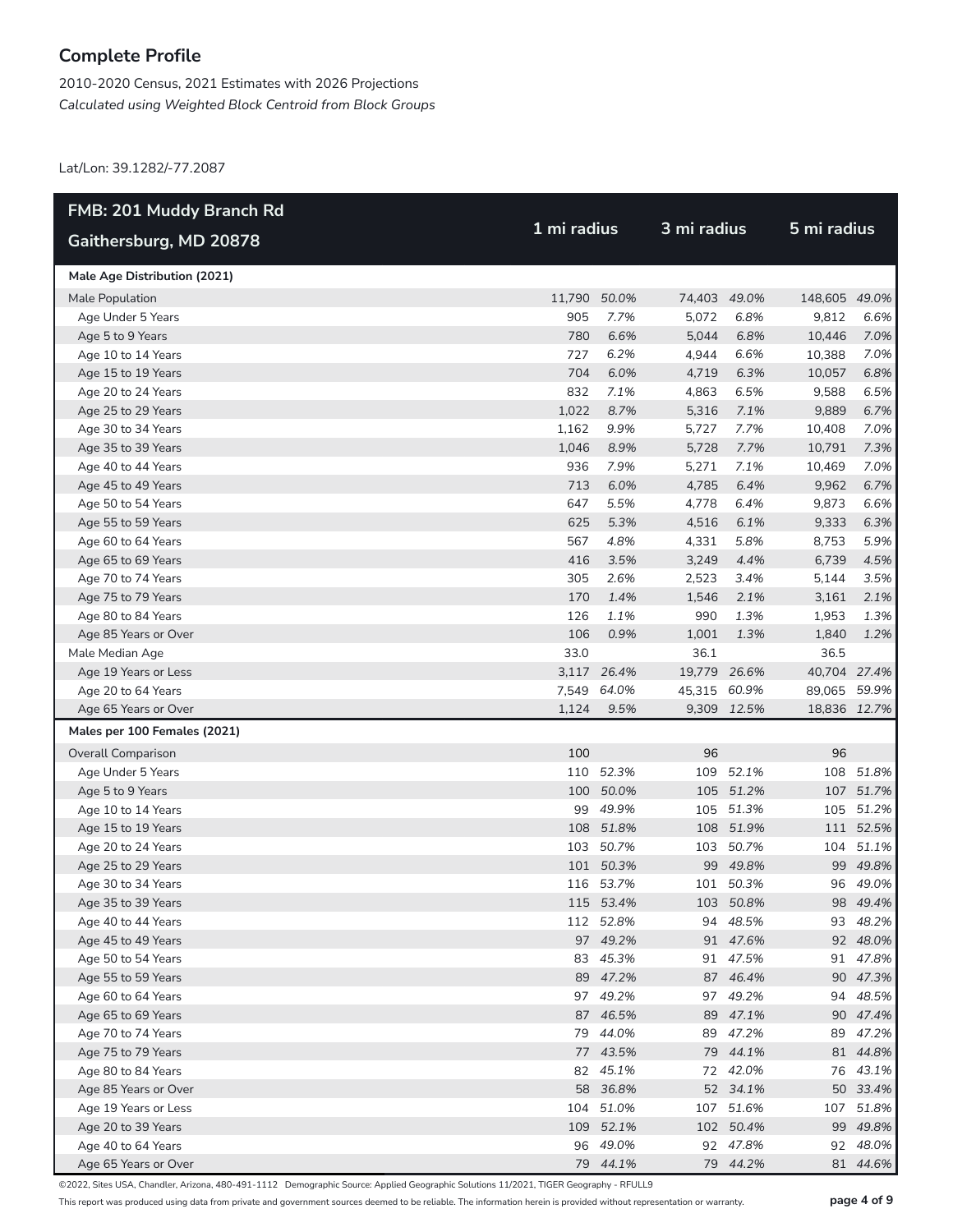2010-2020 Census, 2021 Estimates with 2026 Projections *Calculated using Weighted Block Centroid from Block Groups*

Lat/Lon: 39.1282/-77.2087

| <b>FMB: 201 Muddy Branch Rd</b>              |              |              | 3 mi radius   |             |               |       |  |  |
|----------------------------------------------|--------------|--------------|---------------|-------------|---------------|-------|--|--|
| Gaithersburg, MD 20878                       |              | 1 mi radius  |               |             | 5 mi radius   |       |  |  |
| Household Type (2021)                        |              |              |               |             |               |       |  |  |
| <b>Total Households</b>                      | 8,423        |              | 55,458        |             | 107,467       |       |  |  |
| Households with Children                     |              | 2,851 33.9%  | 18,488        | 33.3%       | 38,096 35.4%  |       |  |  |
| Average Household Size                       | 2.8          |              | 2.7           |             | 2.8           |       |  |  |
| Household Density per Square Mile            | 2,682        |              | 1,962         |             | 1,369         |       |  |  |
| <b>Population Family</b>                     | 19,563 83.0% |              | 128,280 84.5% |             | 261,451 86.2% |       |  |  |
| Population Non-Family                        | 3.794        | 16.1%        | 22,483        | 14.8%       | 40,067 13.2%  |       |  |  |
| <b>Population Group Quarters</b>             | 217          | 0.9%         | 1,041         | 0.7%        | 1,939         | 0.6%  |  |  |
| <b>Family Households</b>                     |              | 5,625 66.8%  | 38,057 68.6%  |             | 76,697 71.4%  |       |  |  |
| Married Couple Households                    |              | 3,839 68.2%  | 28,043 73.7%  |             | 57,734 75.3%  |       |  |  |
| Other Family Households with Children        |              | 1,786 31.8%  | 10,014 26.3%  |             | 18,964 24.7%  |       |  |  |
| Family Households with Children              |              | 2,822 50.2%  | 18,340 48.2%  |             | 37,833 49.3%  |       |  |  |
| Married Couple with Children                 |              | 1,841 65.2%  | 12,889 70.3%  |             | 27,240 72.0%  |       |  |  |
| Other Family Households with Children        |              | 981 34.8%    |               | 5,451 29.7% | 10,594 28.0%  |       |  |  |
| Family Households No Children                |              | 2,803 49.8%  | 19,718 51.8%  |             | 38,864 50.7%  |       |  |  |
| Married Couple No Children                   |              | 1,997 71.3%  | 15,154 76.9%  |             | 30,494 78.5%  |       |  |  |
| Other Family Households No Children          |              | 805 28.7%    |               | 4,564 23.1% | 8,370         | 21.5% |  |  |
| Non-Family Households                        |              | 2,798 33.2%  | 17,401 31.4%  |             | 30,770 28.6%  |       |  |  |
| Non-Family Households with Children          | 29           | 1.0%         | 148           | 0.8%        | 263           | 0.9%  |  |  |
| Non-Family Households No Children            | 2,769        | 99.0%        | 17,253 99.2%  |             | 30,507 99.1%  |       |  |  |
| Average Family Household Size                | 3.5          |              | 3.4           |             | 3.4           |       |  |  |
| Average Family Income                        | \$103,220    |              | \$150,813     |             | \$159,950     |       |  |  |
| Median Family Income                         | \$97,093     |              | \$132,757     |             | \$139,399     |       |  |  |
| Average Non-Family Household Size            | 1.4          |              | 1.3           |             | 1.3           |       |  |  |
| Marital Status (2021)                        |              |              |               |             |               |       |  |  |
| Population Age 15 Years or Over              | 18,826       |              | 122,569       |             | 244,000       |       |  |  |
| Never Married                                |              | 6,778 36.0%  | 41,615 34.0%  |             | 81,036 33.2%  |       |  |  |
| <b>Currently Married</b>                     |              | 8,231 43.7%  | 57,598 47.0%  |             | 116,290 47.7% |       |  |  |
| <b>Previously Married</b>                    | 3,818        | 20.3%        | 23,355        | 19.1%       | 46,675        | 19.1% |  |  |
| Separated                                    |              | 1,546 40.5%  |               | 7,392 31.6% | 14,554 31.2%  |       |  |  |
| Widowed                                      |              | 443 11.6%    |               | 4,775 20.4% | 10,594        | 22.7% |  |  |
| Divorced                                     |              | 1,828 47.9%  | 11,188 47.9%  |             | 21,527 46.1%  |       |  |  |
| <b>Educational Attainment (2021)</b>         |              |              |               |             |               |       |  |  |
| Adult Population Age 25 Years or Over        | 15,828       |              | 103,882       |             | 206,088       |       |  |  |
| Elementary (Grade Level 0 to 8)              | 1,138        | 7.2%         | 6,435         | 6.2%        | 11,353        | 5.5%  |  |  |
| Some High School (Grade Level 9 to 11)       | 772          | 4.9%         | 4,175         | 4.0%        | 8,124         | 3.9%  |  |  |
| High School Graduate                         |              | 2,791 17.6%  | 14,412 13.9%  |             | 29,219        | 14.2% |  |  |
| Some College                                 |              | 2,006 12.7%  | 13,478 13.0%  |             | 28,305 13.7%  |       |  |  |
| Associate Degree Only                        | 911          | 5.8%         | 6,031         | 5.8%        | 12,767        | 6.2%  |  |  |
| <b>Bachelor Degree Only</b>                  |              | 4,047 25.6%  | 29,058 28.0%  |             | 56,416 27.4%  |       |  |  |
| Graduate Degree                              |              | 4,163 26.3%  | 30,294 29.2%  |             | 59,903        | 29.1% |  |  |
| Any College (Some College or Higher)         |              | 11,126 70.3% | 78,860 75.9%  |             | 157,392 76.4% |       |  |  |
| College Degree + (Bachelor Degree or Higher) |              | 8,210 51.9%  | 59,351 57.1%  |             | 116,319 56.4% |       |  |  |

©2022, Sites USA, Chandler, Arizona, 480-491-1112 Demographic Source: Applied Geographic Solutions 11/2021, TIGER Geography - RFULL9

This report was produced using data from private and government sources deemed to be reliable. The information herein is provided without representation or warranty. **page 5 of 9**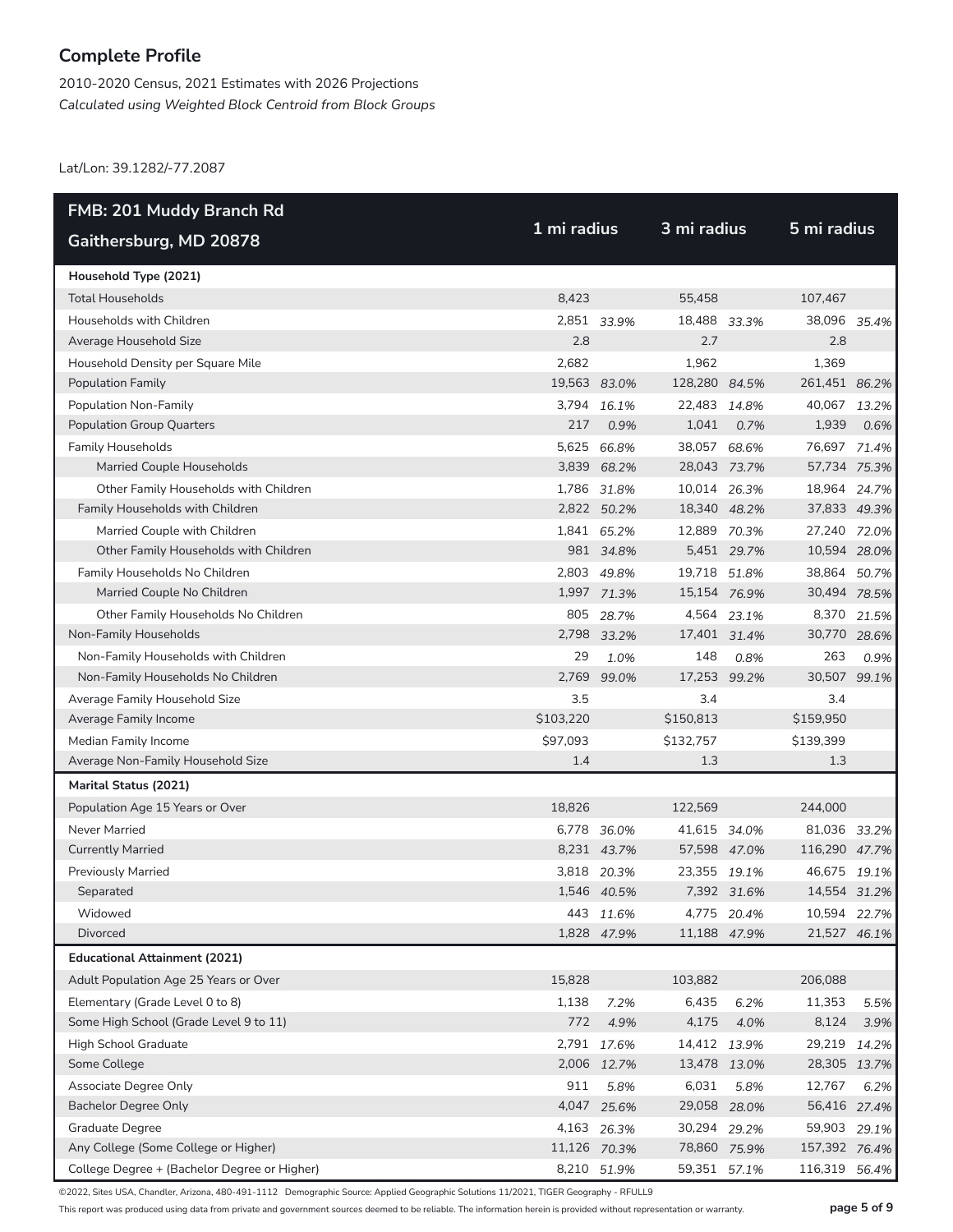2010-2020 Census, 2021 Estimates with 2026 Projections *Calculated using Weighted Block Centroid from Block Groups*

Lat/Lon: 39.1282/-77.2087

| <b>FMB: 201 Muddy Branch Rd</b>                      |             |                            |                              |                          |                       |      |  |
|------------------------------------------------------|-------------|----------------------------|------------------------------|--------------------------|-----------------------|------|--|
| Gaithersburg, MD 20878                               | 1 mi radius |                            | 3 mi radius                  |                          | 5 mi radius           |      |  |
| Housing                                              |             |                            |                              |                          |                       |      |  |
| Total Housing Units (2021)                           | 8,890       |                            | 58,038                       |                          | 111,796               |      |  |
| Total Housing Units (2020)                           | 7,755       |                            | 57,732                       |                          | 111,077               |      |  |
| Historical Annual Growth (2020-2021)                 | 1,135       | $\overline{\phantom{a}}$   | 306                          | $\overline{\phantom{a}}$ | 719                   |      |  |
| Housing Units Occupied (2021)                        |             | 8,423 94.7%                | 55,458 95.6%                 |                          | 107,467 96.1%         |      |  |
| Housing Units Owner-Occupied                         |             | 3,660 43.5%                | 30,857 55.6%                 |                          | 68,501 63.7%          |      |  |
| Housing Units Renter-Occupied                        | 4,763       | 56.5%                      | 24,601                       | 44.4%                    | 38,966 36.3%          |      |  |
| Housing Units Vacant (2021)                          | 467         | 5.3%                       | 2,580                        | 4.4%                     | 4,329                 | 3.9% |  |
| Household Size (2021)                                |             |                            |                              |                          |                       |      |  |
| <b>Total Households</b>                              | 8,423       |                            | 55,458                       |                          | 107,467               |      |  |
| 1 Person Households                                  |             | 2,129 25.3%                | 13,833 24.9%                 |                          | 24,209 22.5%          |      |  |
| 2 Person Households                                  |             | 2,251 26.7%                | 15,915 28.7%                 |                          | 30,517 28.4%          |      |  |
| 3 Person Households                                  |             | 1,641 19.5%                | 10,001 18.0%                 |                          | 19,825 18.4%          |      |  |
| 4 Person Households                                  |             | 1,213 14.4%                |                              | 8,689 15.7%              | 18,211 16.9%          |      |  |
| 5 Person Households                                  | 591         | 7.0%                       | 3.913                        | 7.1%                     | 8,475                 | 7.9% |  |
| 6 Person Households                                  | 262         | 3.1%                       | 1,663                        | 3.0%                     | 3,474                 | 3.2% |  |
| 7 or More Person Households                          | 335         | 4.0%                       | 1,446                        | 2.6%                     | 2,757                 | 2.6% |  |
| Household Income Distribution (2021)                 |             |                            |                              |                          |                       |      |  |
| HH Income \$200,000 or More                          |             | 894 10.6%                  | 11,103 20.0%                 |                          | 23,164 21.6%          |      |  |
| HH Income \$150,000 to \$199,999                     | 642         | 7.6%                       |                              | 5,742 10.4%              | 11,402 10.6%          |      |  |
| HH Income \$125,000 to \$149,999                     | 697         | 8.3%                       | 4,612                        | 8.3%                     | 9,256                 | 8.6% |  |
| HH Income \$100,000 to \$124,999                     |             | 1,227 14.6%                |                              | 6,451 11.6%              | 12,335 11.5%          |      |  |
| HH Income \$75,000 to \$99,999                       |             | 1,341 15.9%                |                              | 7,310 13.2%              | 13,734 12.8%          |      |  |
| HH Income \$50,000 to \$74,999                       |             | 1,359 16.1%                |                              | 7,628 13.8%              | 14,804 13.8%          |      |  |
| HH Income \$35,000 to \$49,999                       | 639         | 7.6%                       | 4,248                        | 7.7%                     | 7,896                 | 7.3% |  |
| HH Income \$25,000 to \$34,999                       | 628         | 7.5%                       | 2,804                        | 5.1%                     | 5,128                 | 4.8% |  |
| HH Income \$15,000 to \$24,999                       | 333         | 4.0%                       | 2,000                        | 3.6%                     | 3,519                 | 3.3% |  |
| HH Income \$10,000 to \$14,999                       | 137         | 1.6%                       | 1,118                        | 2.0%                     | 1,840                 | 1.7% |  |
| HH Income Under \$10,000                             | 527         | 6.3%                       | 2,442                        | 4.4%                     | 4,390                 | 4.1% |  |
| Household Vehicles (2021)                            |             |                            |                              |                          |                       |      |  |
| Households 0 Vehicles Available                      | 701         | 8.3%                       | 4,114                        | 7.4%                     | 7,219                 | 6.7% |  |
| Households 1 Vehicle Available                       |             | 3,986 47.3%                | 21,206 38.2%                 |                          | 37,536 34.9%          |      |  |
| Households 2 Vehicles Available                      |             | 2,673 31.7%                | 21,281 38.4%                 |                          | 42,548 39.6%          |      |  |
| Households 3 or More Vehicles Available              |             | 1,063 12.6%                |                              | 8,858 16.0%              | 20,164 18.8%          |      |  |
| Total Vehicles Available                             | 12,976      |                            | 93,431                       |                          | 189,745               |      |  |
| Average Vehicles per Household                       | 1.5         |                            | 1.7                          |                          | 1.8                   |      |  |
| Owner-Occupied Household Vehicles                    |             | 6,979 53.8%                | 60,838 65.1%                 |                          | 138,388 72.9%         |      |  |
| Average Vehicles per Owner-Occupied Household        | 1.9         |                            | 2.0                          |                          | 2.0                   |      |  |
| Renter-Occupied Household Vehicles                   |             | 5,997 46.2%                | 32,594 34.9%                 |                          | 51,357 27.1%          |      |  |
| Average Vehicles per Renter-Occupied Household       | 1.3         |                            | 1.3                          |                          | 1.3                   |      |  |
| Travel Time (2021)                                   |             |                            |                              |                          |                       |      |  |
| Worker Base Age 16 years or Over                     | 12,030      |                            | 76,349                       |                          | 150,531               |      |  |
| Travel to Work in 14 Minutes or Less                 |             | 2,137 17.8%                | 12,597 16.5%                 |                          | 21,304 14.2%          |      |  |
| Travel to Work in 15 to 29 Minutes                   |             | 3,581 29.8%                | 20,803 27.2%                 |                          | 41,973 27.9%          |      |  |
| Travel to Work in 30 to 59 Minutes                   |             | 3,914 32.5%<br>1,874 15.6% | 25,014 32.8%<br>13,493 17.7% |                          | 50,327 33.4%          |      |  |
| Travel to Work in 60 Minutes or More<br>Work at Home | 523         | 4.3%                       | 4,442                        | 5.8%                     | 27,986 18.6%<br>8,940 | 5.9% |  |
| Average Minutes Travel to Work                       | 28.3        |                            | 29.9                         |                          | 30.9                  |      |  |

©2022, Sites USA, Chandler, Arizona, 480-491-1112 Demographic Source: Applied Geographic Solutions 11/2021, TIGER Geography - RFULL9

This report was produced using data from private and government sources deemed to be reliable. The information herein is provided without representation or warranty. **page 6 of 9**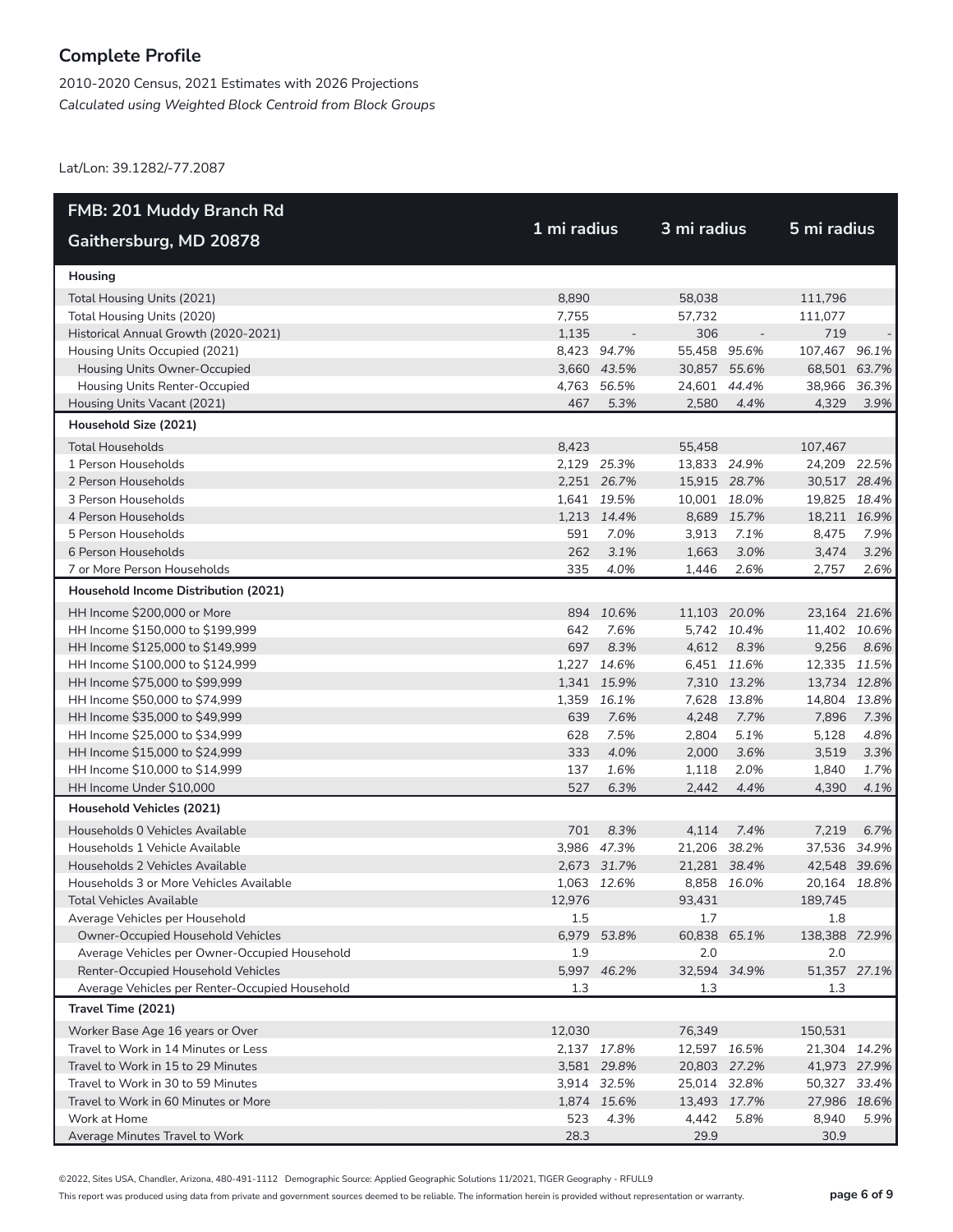2010-2020 Census, 2021 Estimates with 2026 Projections *Calculated using Weighted Block Centroid from Block Groups*

Lat/Lon: 39.1282/-77.2087

| FMB: 201 Muddy Branch Rd                       |                |                          |              |                          |               |       |  |
|------------------------------------------------|----------------|--------------------------|--------------|--------------------------|---------------|-------|--|
| Gaithersburg, MD 20878                         | 1 mi radius    |                          | 3 mi radius  |                          | 5 mi radius   |       |  |
| Transportation To Work (2021)                  |                |                          |              |                          |               |       |  |
| Worker Base Age 16 years or Over               | 12,030         |                          | 76.349       |                          | 150,531       |       |  |
| Drive to Work Alone                            |                | 7,819 65.0%              | 51,482 67.4% |                          | 102,362 68.0% |       |  |
| Drive to Work in Carpool                       |                | 1,604 13.3%              |              | 8,442 11.1%              | 16,343 10.9%  |       |  |
| Travel to Work by Public Transportation        | 1,619          | 13.5%                    | 9,638        | 12.6%                    | 18,513 12.3%  |       |  |
| Drive to Work on Motorcycle                    | $\overline{4}$ | $\overline{\phantom{a}}$ | 16           | $\overline{\phantom{a}}$ | 30            |       |  |
| Bicycle to Work                                | 26             | 0.2%                     | 244          | 0.3%                     | 327           | 0.2%  |  |
| Walk to Work                                   | 251            | 2.1%                     | 1,442        | 1.9%                     | 2,528         | 1.7%  |  |
| <b>Other Means</b>                             | 185            | 1.5%                     | 643          | 0.8%                     | 1,488         | 1.0%  |  |
| Work at Home                                   | 523            | 4.3%                     | 4,442        | 5.8%                     | 8,940         | 5.9%  |  |
| Daytime Demographics (2021)                    |                |                          |              |                          |               |       |  |
| <b>Total Businesses</b>                        | 410            |                          | 7,523        |                          | 14,714        |       |  |
| <b>Total Employees</b>                         | 4,123          |                          | 105,001      |                          | 171,465       |       |  |
| <b>Company Headquarter Businesses</b>          | 15             | 3.7%                     | 390          | 5.2%                     | 693           | 4.7%  |  |
| <b>Company Headquarter Employees</b>           | 756            | 18.3%                    | 21,284       | 20.3%                    | 31,995        | 18.7% |  |
| <b>Employee Population per Business</b>        | $10.0$ to $1$  |                          | 14.0 to 1    |                          | 11.7 to 1     |       |  |
| <b>Residential Population per Business</b>     | 57.5 to 1      |                          | 20.2 to 1    |                          | 20.6 to 1     |       |  |
| Adj. Daytime Demographics Age 16 Years or Over | 10.622         |                          | 148,723      |                          | 259,756       |       |  |
| <b>Labor Force</b>                             |                |                          |              |                          |               |       |  |
| Labor Population Age 16 Years or Over (2021)   | 18,568         |                          | 120,595      |                          | 239,820       |       |  |
| Labor Force Total Males (2021)                 |                | 9,232 49.7%              | 58,297 48.3% |                          | 115,770 48.3% |       |  |
| Male Civilian Employed                         |                | 6,294 68.2%              | 40,474 69.4% |                          | 79,280 68.5%  |       |  |
| Male Civilian Unemployed                       | 539            | 5.8%                     | 2,398        | 4.1%                     | 4,880         | 4.2%  |  |
| Males in Armed Forces                          | 7              | $\overline{\phantom{a}}$ | 342          | 0.6%                     | 647           | 0.6%  |  |
| Males Not in Labor Force                       |                | 2,392 25.9%              | 15,084 25.9% |                          | 30,963        | 26.7% |  |
| Labor Force Total Females (2021)               |                | 9,337 50.3%              | 62,299 51.7% |                          | 124,050 51.7% |       |  |
| Female Civilian Employed                       |                | 5,736 61.4%              | 35,875       | 57.6%                    | 71,251 57.4%  |       |  |
| Female Civilian Unemployed                     | 463            | 5.0%                     | 2,331        | 3.7%                     | 4,404         | 3.6%  |  |
| <b>Females in Armed Forces</b>                 | 32             | 0.3%                     | 183          | 0.3%                     | 352           | 0.3%  |  |
| Females Not in Labor Force                     |                | 3,106 33.3%              | 23,910 38.4% |                          | 48,043 38.7%  |       |  |
| Unemployment Rate                              | 1,001          | 5.4%                     | 4,728        | 3.9%                     | 9,285         | 3.9%  |  |
| Occupation (2021)                              |                |                          |              |                          |               |       |  |
| Occupation Population Age 16 Years or Over     | 12,030         |                          | 76,349       |                          | 150,531       |       |  |
| <b>Occupation Total Males</b>                  |                | 6,294 52.3%              | 40,474 53.0% |                          | 79,280 52.7%  |       |  |
| <b>Occupation Total Females</b>                |                | 5,736 47.7%              | 35,875 47.0% |                          | 71,251 47.3%  |       |  |
| Management, Business, Financial Operations     |                | 1,833 15.2%              | 15,626 20.5% |                          | 31,275 20.8%  |       |  |
| Professional, Related                          |                | 3,703 30.8%              | 26,455 34.7% |                          | 51,507 34.2%  |       |  |
| Service                                        |                | 2,406 20.0%              | 12,797 16.8% |                          | 25,182 16.7%  |       |  |
| Sales, Office                                  |                | 2,106 17.5%              | 11,404 14.9% |                          | 23,373 15.5%  |       |  |
| Farming, Fishing, Forestry                     | 4              | $\overline{\phantom{a}}$ | 51           | $\overline{\phantom{a}}$ | 75            |       |  |
| Construction, Extraction, Maintenance          | 1,101          | 9.2%                     | 5,399        | 7.1%                     | 9,819         | 6.5%  |  |
| Production, Transport, Material Moving         | 876            | 7.3%                     | 4,618        | 6.0%                     | 9,301         | 6.2%  |  |
| <b>White Collar Workers</b>                    |                | 7,643 63.5%              | 53,484 70.1% |                          | 106,154 70.5% |       |  |
| <b>Blue Collar Workers</b>                     |                | 4,387 36.5%              | 22,865 29.9% |                          | 44,377        | 29.5% |  |

©2022, Sites USA, Chandler, Arizona, 480-491-1112 Demographic Source: Applied Geographic Solutions 11/2021, TIGER Geography - RFULL9

This report was produced using data from private and government sources deemed to be reliable. The information herein is provided without representation or warranty. **page 7 of 9**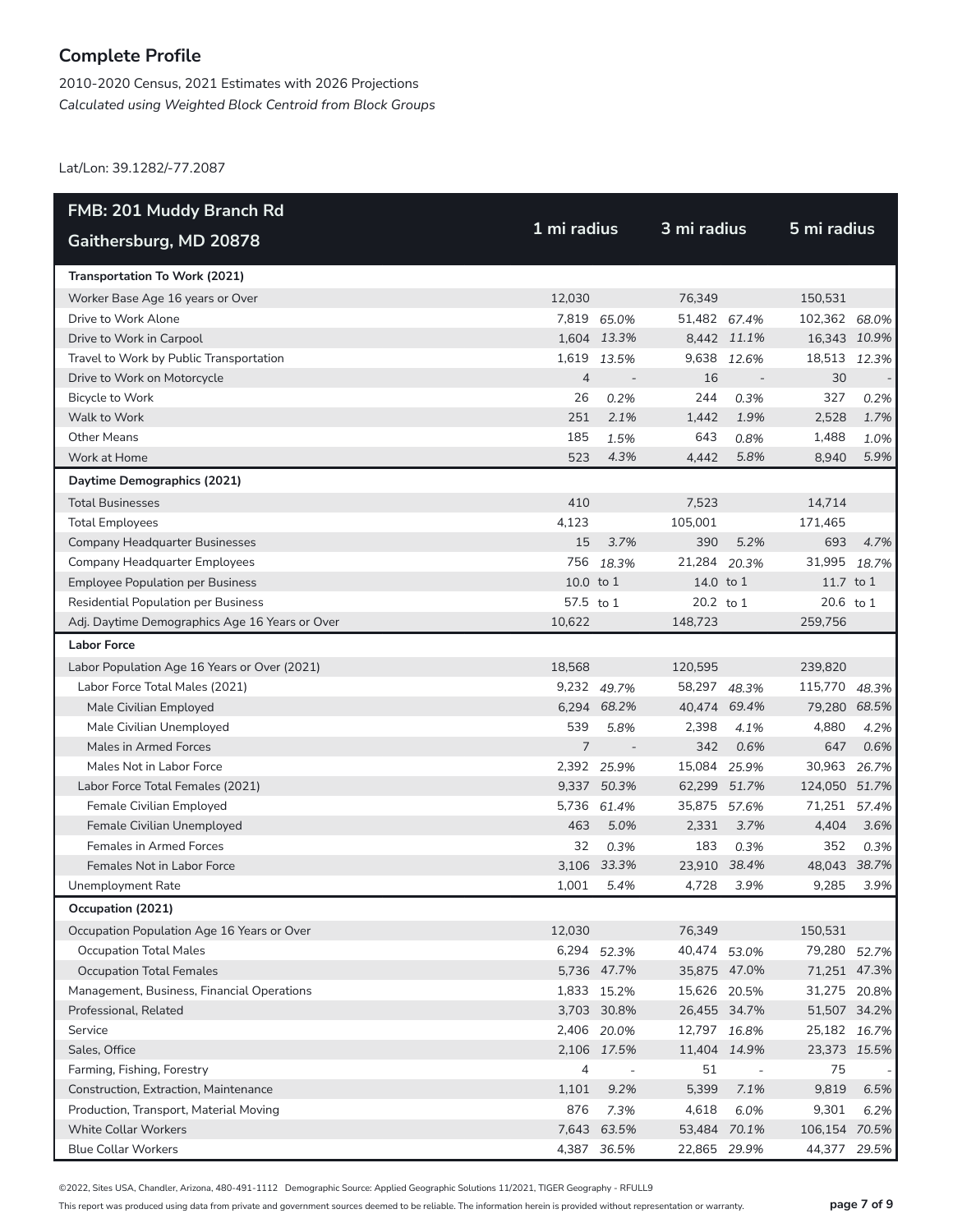2010-2020 Census, 2021 Estimates with 2026 Projections *Calculated using Weighted Block Centroid from Block Groups*

Lat/Lon: 39.1282/-77.2087

| FMB: 201 Muddy Branch Rd           |             |                          |                |                          |              |             |
|------------------------------------|-------------|--------------------------|----------------|--------------------------|--------------|-------------|
| Gaithersburg, MD 20878             | 1 mi radius |                          | 3 mi radius    |                          | 5 mi radius  |             |
| Units In Structure (2021)          |             |                          |                |                          |              |             |
| <b>Total Units</b>                 | 6,293       |                          | 48,310         |                          | 97,951       |             |
| 1 Detached Unit                    |             | 1,193 19.0%              | 16,117 33.4%   |                          | 38,946 39.8% |             |
| 1 Attached Unit                    |             | 2,469 39.2%              | 14,850 30.7%   |                          | 32,026 32.7% |             |
| 2 Units                            | 62          | 1.0%                     | 378            | 0.8%                     | 536          | 0.5%        |
| 3 to 4 Units                       | 138         | 2.2%                     | 940            | 1.9%                     | 1,618        | 1.7%        |
| 5 to 9 Units                       |             | 1,010 16.1%              | 4,484          | 9.3%                     | 6,414        | 6.5%        |
| 10 to 19 Units                     |             | 1,911 30.4%              |                | 8,702 18.0%              | 13,380 13.7% |             |
| 20 to 49 Units                     | 235         | 3.7%                     | 2,111          | 4.4%                     | 2,782        | 2.8%        |
| 50 or More Units                   |             | 1,403 22.3%              | 7,835          | 16.2%                    | 11,571 11.8% |             |
| Mobile Home or Trailer             |             |                          | 36             | $\overline{\phantom{a}}$ | 189          | 0.2%        |
| <b>Other Structure</b>             |             |                          | $\overline{4}$ |                          | 5            |             |
| Homes Built By Year (2021)         |             |                          |                |                          |              |             |
| Homes Built 2014 or later          | 782         | 8.8%                     | 3,605          | 6.2%                     | 4,769        | 4.3%        |
| Homes Built 2010 to 2013           | 350         | 3.9%                     | 1,894          | 3.3%                     | 2,553        | 2.3%        |
| Homes Built 2000 to 2009           | 631         | 7.1%                     |                | 6,940 12.0%              | 11,699 10.5% |             |
| Homes Built 1990 to 1999           |             | 1,313 14.8%              | 10,187 17.6%   |                          | 19,186 17.2% |             |
| Homes Built 1980 to 1989           |             | 1,928 21.7%              | 14,051 24.2%   |                          | 30,021 26.9% |             |
| Homes Built 1970 to 1979           |             | 1,828 20.6%              |                | 9,073 15.6%              | 19,560 17.5% |             |
| Homes Built 1960 to 1969           |             | 996 11.2%                | 5,487          | 9.5%                     | 10,623       | 9.5%        |
| Homes Built 1950 to 1959           | 322         | 3.6%                     | 2,219          | 3.8%                     | 4,886        | 4.4%        |
| Homes Built 1940 to 1949           | 131         | 1.5%                     | 1,042          | 1.8%                     | 2,128        | 1.9%        |
| Homes Built Before 1939            | 141         | 1.6%                     | 959            | 1.7%                     | 2,042        | 1.8%        |
| Median Age of Homes                | 31.8 yrs    |                          | 30.5 yrs       |                          | 31.9 yrs     |             |
| Home Values (2021)                 |             |                          |                |                          |              |             |
| Owner Specified Housing Units      | 3,660       |                          | 30,857         |                          | 68,501       |             |
| Home Values \$1,000,000 or More    | 74          | 2.0%                     | 1,257          | 4.1%                     | 3,236        | 4.7%        |
| Home Values \$750,000 to \$999,999 | 68          | 1.9%                     |                | 3,421 11.1%              |              | 7,850 11.5% |
| Home Values \$500,000 to \$749,999 |             | 825 22.6%                |                | 8,899 28.8%              | 18,657 27.2% |             |
| Home Values \$400,000 to \$499,999 |             | 584 16.0%                |                | 5,506 17.8%              | 11,383 16.6% |             |
| Home Values \$300,000 to \$399,999 |             | 958 26.2%                |                | 5,213 16.9%              | 11,486 16.8% |             |
| Home Values \$250,000 to \$299,999 |             | 581 15.9%                | 2,606          | 8.4%                     | 6,115        | 8.9%        |
| Home Values \$200,000 to \$249,999 | 277         | 7.6%                     | 1,427          | 4.6%                     | 4,493        | 6.6%        |
| Home Values \$175,000 to \$199,999 | 133         | 3.6%                     | 478            | 1.6%                     | 1,334        | 1.9%        |
| Home Values \$150,000 to \$174,999 | 28          | 0.8%                     | 482            | 1.6%                     | 1,103        | 1.6%        |
| Home Values \$125,000 to \$149,999 | 38          | 1.0%                     | 565            | 1.8%                     | 1,028        | 1.5%        |
| Home Values \$100,000 to \$124,999 | 9           | 0.3%                     | 473            | 1.5%                     | 775          | 1.1%        |
| Home Values \$90,000 to \$99,999   | 51          | 1.4%                     | 187            | 0.6%                     | 200          | 0.3%        |
| Home Values \$80,000 to \$89,999   | 2           | $\overline{\phantom{a}}$ | 103            | 0.3%                     | 130          | 0.2%        |
| Home Values \$70,000 to \$79,999   |             |                          | 17             |                          | 26           |             |
| Home Values \$60,000 to \$69,999   |             | $\overline{a}$           | 5              | $\overline{\phantom{m}}$ | 29           |             |
| Home Values \$50,000 to \$59,999   | 11          | 0.3%                     | 22             |                          | 36           |             |
| Home Values \$35,000 to \$49,999   | 4           | 0.1%                     | 11             | $\qquad \qquad -$        | 59           |             |
| Home Values \$25,000 to \$34,999   |             |                          | 16             | $\overline{a}$           | 104          | 0.2%        |
| Home Values \$10,000 to \$24,999   | 11          | 0.3%                     | 26             |                          | 38           |             |
| Home Values Under \$10,000         | 3           |                          | 142            | 0.5%                     | 418          | 0.6%        |
| Owner-Occupied Median Home Value   | \$390,361   |                          | \$487,326      |                          | \$488,685    |             |
| Renter-Occupied Median Rent        | \$1,559     |                          | \$1,673        |                          | \$1,667      |             |

©2022, Sites USA, Chandler, Arizona, 480-491-1112 Demographic Source: Applied Geographic Solutions 11/2021, TIGER Geography - RFULL9

This report was produced using data from private and government sources deemed to be reliable. The information herein is provided without representation or warranty. **page 8 of 9**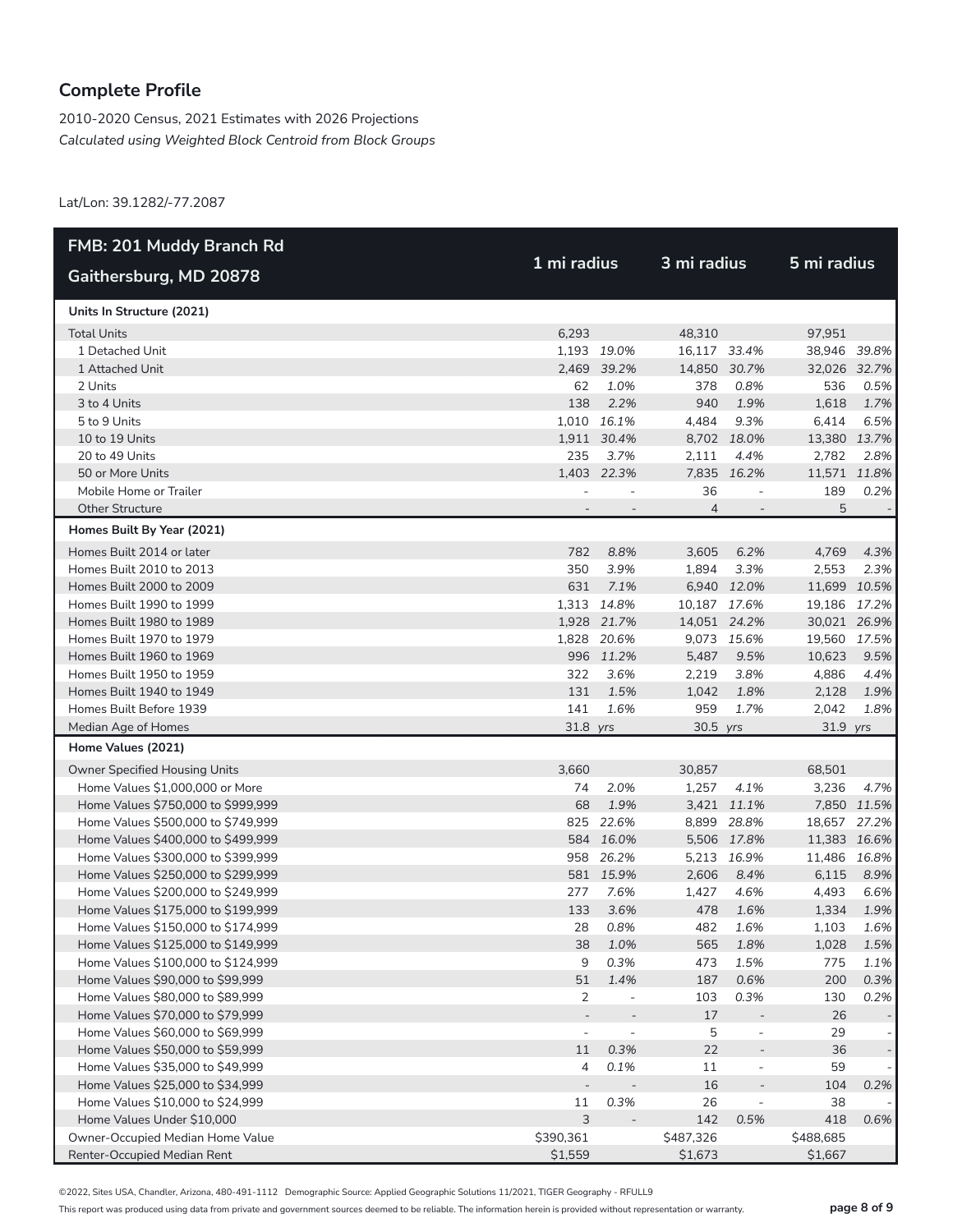2010-2020 Census, 2021 Estimates with 2026 Projections *Calculated using Weighted Block Centroid from Block Groups*

Lat/Lon: 39.1282/-77.2087

| FMB: 201 Muddy Branch Rd                      |               |               |               |       |               |       |
|-----------------------------------------------|---------------|---------------|---------------|-------|---------------|-------|
| Gaithersburg, MD 20878                        | 1 mi radius   |               | 3 mi radius   |       | 5 mi radius   |       |
| Total Annual Consumer Expenditure (2021)      |               |               |               |       |               |       |
| Total Household Expenditure                   | \$584.26 M    |               | \$4.76 B      |       | \$9.61B       |       |
| Total Non-Retail Expenditure                  | \$308.82 M    |               | \$2.53 B      |       | \$5.11 B      |       |
| <b>Total Retail Expenditure</b>               | \$275.44 M    |               | \$2.23B       |       | \$4.5B        |       |
| Apparel                                       | \$21 M        |               | \$172.58 M    |       | \$349.18 M    |       |
| Contributions                                 | \$19.08 M     |               | \$166.63 M    |       | \$340.22 M    |       |
| Education                                     | \$18.52 M     |               | \$165.61 M    |       | \$339.26 M    |       |
| Entertainment                                 | \$33.23 M     |               | \$276.23 M    |       | \$560.45 M    |       |
| Food and Beverages                            | \$86.2 M      |               | \$689.76 M    |       | \$1.39 B      |       |
| Furnishings and Equipment                     | \$20.61 M     |               | \$170.56 M    |       | \$345.73 M    |       |
| Gifts                                         | \$14.65 M     |               | \$129.26 M    |       | \$264 M       |       |
| <b>Health Care</b>                            | \$48.03 M     |               | \$383.92 M    |       | \$773.36 M    |       |
| <b>Household Operations</b>                   | \$22.96 M     |               | \$191.3 M     |       | \$387.92 M    |       |
| Miscellaneous Expenses                        | \$11.02 M     |               | \$90.6 M      |       | \$183.21 M    |       |
| Personal Care                                 | \$7.87 M      |               | \$63.83 M     |       | \$128.77 M    |       |
| Personal Insurance                            | $$4.13$ M     |               | \$35.81 M     |       | \$73.24 M     |       |
| Reading                                       | \$1.26 M      |               | \$10.45 M     |       | \$21.14 M     |       |
| Shelter                                       | \$123.65 M    |               | \$1B          |       | \$2.02 B      |       |
| Tobacco                                       | \$3.41 M      |               | \$24.74 M     |       | \$48.77 M     |       |
| Transportation                                | \$106.46 M    |               | \$856.5 M     |       | \$1.73 B      |       |
| Utilities                                     | \$42.18 M     |               | \$329.31 M    |       | \$660.61 M    |       |
| Monthly Household Consumer Expenditure (2021) |               |               |               |       |               |       |
| <b>Total Household Expenditure</b>            | \$5,781       |               | \$7,152       |       | \$7,454       |       |
| Total Non-Retail Expenditure                  | \$3,055 52.9% |               | \$3,802 53.2% |       | \$3,963       | 53.2% |
| <b>Total Retail Expenditures</b>              |               | \$2,725 47.1% | \$3,350 46.8% |       | \$3,491 46.8% |       |
| Apparel                                       | \$208         | 3.6%          | \$259         | 3.6%  | \$271         | 3.6%  |
| Contributions                                 | \$189         | 3.3%          | \$250         | 3.5%  | \$264         | 3.5%  |
| Education                                     | \$183         | 3.2%          | \$249         | 3.5%  | \$263         | 3.5%  |
| Entertainment                                 | \$329         | 5.7%          | \$415         | 5.8%  | \$435         | 5.8%  |
| Food and Beverages                            |               | \$853 14.8%   | \$1,036 14.5% |       | \$1,077 14.5% |       |
| Furnishings and Equipment                     | \$204         | 3.5%          | \$256         | 3.6%  | \$268         | 3.6%  |
| Gifts                                         | \$145         | 2.5%          | \$194         | 2.7%  | \$205         | 2.7%  |
| <b>Health Care</b>                            | \$475         | 8.2%          | \$577         | 8.1%  | \$600         | 8.0%  |
| <b>Household Operations</b>                   | \$227         | 3.9%          | \$287         | 4.0%  | \$301         | 4.0%  |
| Miscellaneous Expenses                        | \$109         | 1.9%          | \$136         | 1.9%  | \$142         | 1.9%  |
| Personal Care                                 | \$78          | 1.3%          | \$96          | 1.3%  | \$100         | 1.3%  |
| Personal Insurance                            | \$41          | 0.7%          | \$54          | 0.8%  | \$57          | 0.8%  |
| Reading                                       | \$12          | 0.2%          | \$16          | 0.2%  | \$16          | 0.2%  |
| Shelter                                       | \$1,223       | 21.2%         | \$1,506       | 21.1% | \$1,565 21.0% |       |
| Tobacco                                       | \$34          | 0.6%          | \$37          | 0.5%  | \$38          | 0.5%  |
| Transportation                                | \$1,053       | 18.2%         | \$1,287       | 18.0% | \$1,341 18.0% |       |
| Utilities                                     | \$417         | 7.2%          | \$495         | 6.9%  | \$512         | 6.9%  |

©2022, Sites USA, Chandler, Arizona, 480-491-1112 Demographic Source: Applied Geographic Solutions 11/2021, TIGER Geography - RFULL9

This report was produced using data from private and government sources deemed to be reliable. The information herein is provided without representation or warranty. **page 9 of 9**